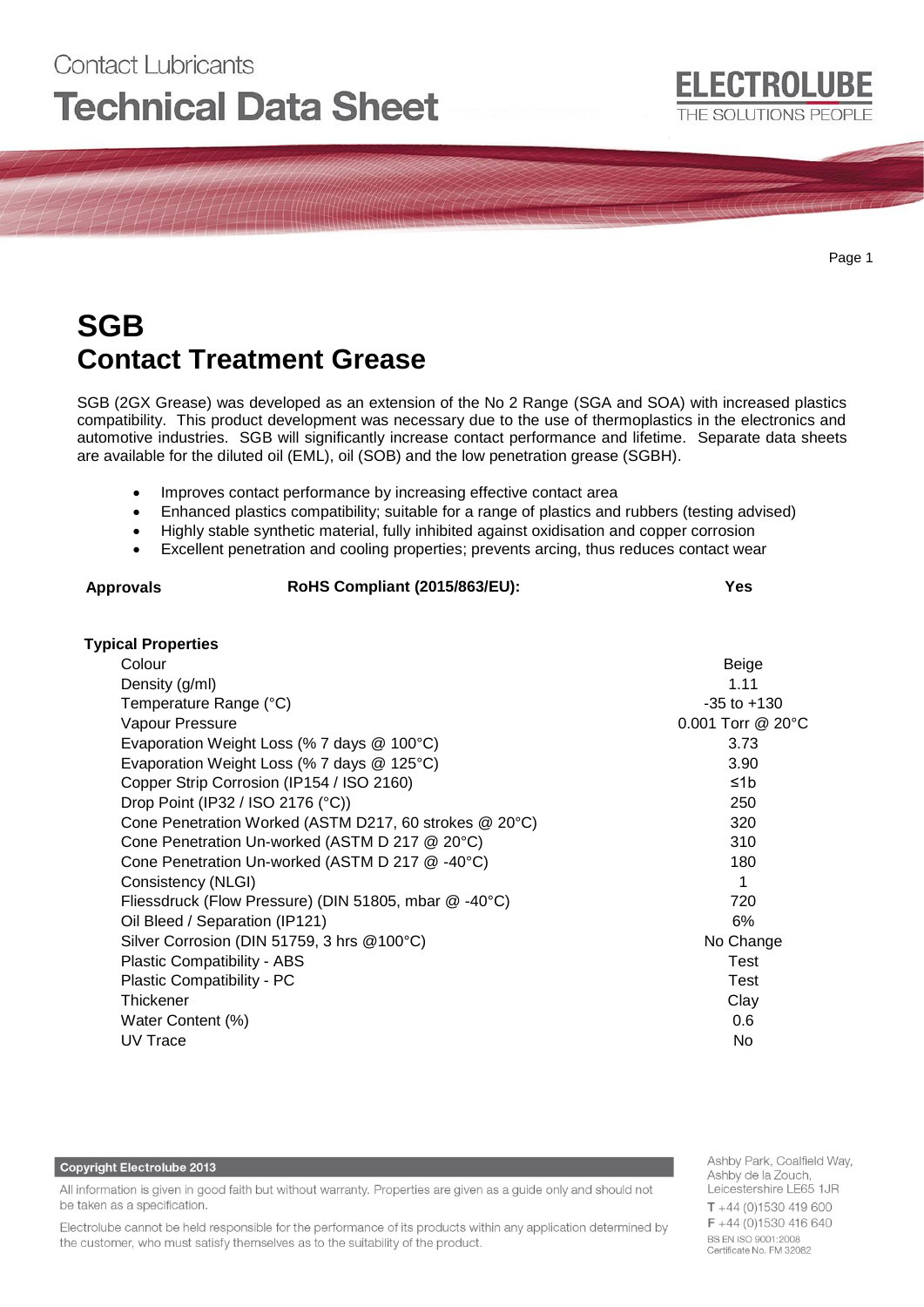| <b>Electrical Properties</b>                                    |                                 |                                     |                                                                                                             |                       |
|-----------------------------------------------------------------|---------------------------------|-------------------------------------|-------------------------------------------------------------------------------------------------------------|-----------------------|
|                                                                 | Breakdown Voltage (BS148 (kV))  |                                     |                                                                                                             | 4.05                  |
|                                                                 |                                 |                                     |                                                                                                             |                       |
| <b>Base Oil Properties</b>                                      |                                 |                                     |                                                                                                             |                       |
| Base Oil Type                                                   |                                 |                                     | Poly Alkylene Glycol                                                                                        |                       |
| Base Oil Viscosity @ 40°C (Kinematic Viscosity (cSt))           |                                 |                                     | 225                                                                                                         |                       |
| Base Oil Viscosity @ 100°C (Kinematic Viscosity (cSt))          |                                 |                                     | 37                                                                                                          |                       |
| Base Oil Viscosity Index (ASTM D 2270)                          |                                 |                                     | 214                                                                                                         |                       |
| Pour Point (ASTM D 97 (°C))                                     |                                 |                                     | $-37$                                                                                                       |                       |
| Flash Point (COC ASTM D 92 (°C))                                |                                 |                                     | 214                                                                                                         |                       |
| <b>Mechanical Properties</b><br>4 Ball Wear<br><b>Weld Load</b> |                                 |                                     |                                                                                                             | 2.148<br>126          |
| <b>Packing</b>                                                  | <b>Order Code</b>               | <b>Shelf Life</b>                   | <b>Container Dimension</b>                                                                                  | <b>NATO Stock No.</b> |
| 1Kg Bulk<br>5Kg Bulk<br>12.5Kg Bulk                             | ESGB01K<br>ESGB05K<br>ESGB12.5K | 36 Months<br>36 Months<br>36 Months | 114mm (Diameter) x 120mm (Height)<br>178mm (Diameter) x 235mm (Height)<br>254mm (Diameter) x 330mm (Height) | 6850-99-075-6602      |

The 12.5 and 25 kg grease drums have parallel sides for use with "follower plate" dispensing equipment for automated manufacturing lines.

200ml Aerosol ESGB200D 36 Months 6850-99-224-1974 20ml Syringe ESGB20S 36 Months 6850-99-220-4560<br>35ml Svringe ESGB35SL 36 Months

25Kg Bulk ESGB25K 36 Months 305mm (Diameter) x 406mm (Height)

#### **Directions for Use**

35ml Syringe ESGB35SL

Before final treatment with Electrolube lubricants, contact surfaces should be clean and dry. For general removal of dirt, Electrolube Ultrasolve is recommended. Hardened dirt and tarnish, especially on larger contacts, should be removed by rubbing with an abrasive material, which can be impregnated with the lubricant to be used.

After cleaning non-wiping contacts, loosened tarnish should be removed before a final application of lubricant is made. Electrolube Contact Cleaning Strips (CCS) are recommended for this purpose. With wiping contacts, loosened tarnish will be pushed aside. This can be removed if desired, but is usually not necessary, due to the excellent lubricating and protective properties of the contact lubricant.

**Copyright Electrolube 2013** 

All information is given in good faith but without warranty. Properties are given as a guide only and should not be taken as a specification.

Electrolube cannot be held responsible for the performance of its products within any application determined by the customer, who must satisfy themselves as to the suitability of the product.

Ashby Park, Coalfield Way, Ashby de la Zouch, Leicestershire LE65 1JR  $T + 44$  (0)1530 419 600  $F + 44(0)1530416640$ BS EN ISO 9001:2008 Certificate No. FM 32082